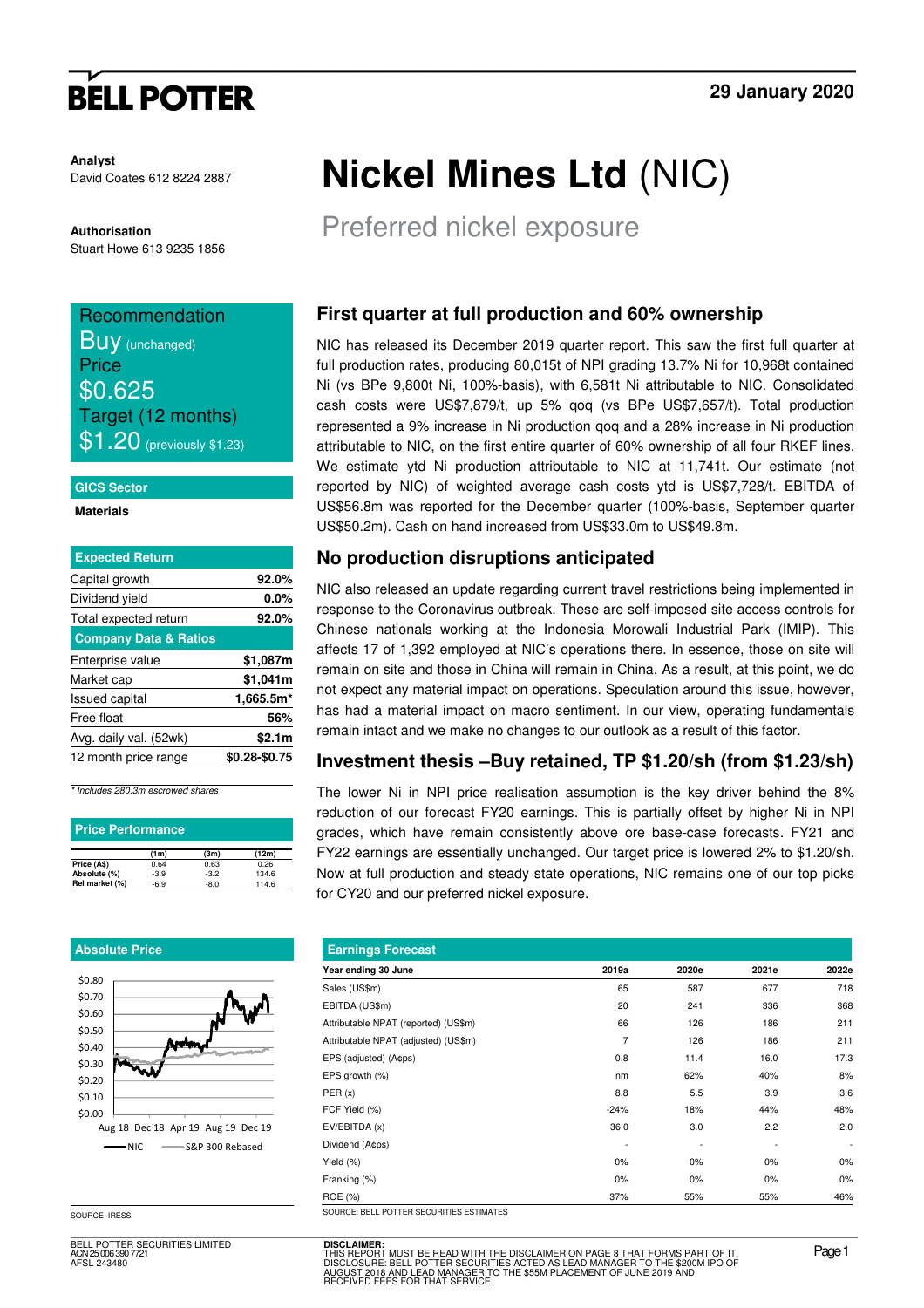## **Preferred nickel exposure**

### **First quarter at full production and 60% ownership**

NIC has released its December 2019 quarter report. The December quarter saw a continued strong operational performance from all four Rotary Kiln Electric Furnace (RKEF) lines at the Hengjaya and Ranger Nickel Projects at the Indonesia Morowali Industrial Park (IMIP) in Sulawesi. The first full quarter at full production rates produced 80,015t of NPI grading 13.7% Ni for 10,968t contained Ni (vs BPe 9,800t Ni), with 6,581t Ni attributable to NIC. Consolidated cash costs were US\$7,879/t, up 5% qoq (vs BPe US\$7,657/t). The increase in costs was driven by a short-term spike in the month of December, as ore blend variations were trialled at the Ranger lines, resulting in increased power consumption.

Total production represented a 9% increase in Ni production qoq and a 28% increase in Ni production attributable to NIC on the first entire quarter of 60% ownership of all four RKEF lines. We estimate ytd Ni production attributable to NIC at 11,741t. Our estimate (not reported by NIC) of weighted average cash costs ytd is US\$7,728/t.

The December quarter total comprised NPI production from the Hengjaya project (NIC 60%) of 40,911t at 13.6% Ni for 5,577t Ni contained. Cash-Costs were US\$7,778/t. NPI production from the Ranger project (NIC 60%) was 39,105t at 13.8% Ni for 5,390t Ni contained. Cash-Costs were US\$7,886/t.

EBITDA of US\$56.8m was reported for the December quarter (100%-basis, September quarter US\$50.2m). Net of US\$12.8m CAPEX, \$21.1m reduction in working capital liabilities (including US\$6m in inter-company loan repayments to SDI – now fully repaid), US\$2.0m in interest and corporate costs and a US\$2.2m increase in trade receivables, cash on hand increased from US\$33.0m to US\$49.8m.

Overall, production has continued to increase and is sitting above our steady state assumptions, NPI grades have been maintained and cash costs are coming in in-line with our steady-state assumptions.

Production and sales from the Hengjaya Mine (NIC 80%) remain elevated, at 196kt (BPe 230kt). This was partially offset by higher grades of 1.99% Ni (BPe 1.8% Ni) for 3,918t Ni contained in ore (BPe 4,140). Despite high operating costs at the mine, margins lifted from US\$3/t to US\$11/t and exceeded our US\$8/t forecast due to higher prices received.

| Table 1 - NIC quarterly production summary                |                          |                  |                         |                         |                         |                          |                   |                      |
|-----------------------------------------------------------|--------------------------|------------------|-------------------------|-------------------------|-------------------------|--------------------------|-------------------|----------------------|
|                                                           | <b>Dec-18</b><br>Actual  | Mar-19<br>Actual | <b>Jun-19</b><br>Actual | <b>Sep-19</b><br>Actual | <b>Dec-19</b><br>Actual | <b>Dec-19</b><br>BP est. | Variance<br>qoq % | Variance<br>vs BPe % |
| Hengjaya Mine                                             |                          |                  |                         |                         |                         |                          |                   |                      |
| Ore sales (t)                                             | 139,707                  | 142,918          | 96,023                  | 231,487                 | 196,895                 | 230,000                  | $-15%$            | $-14%$               |
| grade (% Ni)                                              | 2.02%                    | 1.92%            | 1.84%                   | 1.84%                   | 1.99%                   | 1.80%                    | 8.2%              | 10.6%                |
| Contained nickel (t Ni)                                   | 1,778                    | 1,729            | 1,113                   | 4,259                   | 3,918                   | 4,140                    | $-8%$             | $-5%$                |
| Mine OPEX (US\$/t)                                        | \$25.55                  | \$26.02          | \$44.11                 | \$24.85                 | \$26.27                 | \$19.38                  | 6%                | 36%                  |
| Avg price received (US\$/t)                               | \$31.78                  | \$27.51          | \$23.42                 | \$27.72                 | \$37.59                 | \$27.50                  | 36%               | 37%                  |
| <b>RKEF NPI production</b>                                |                          |                  |                         |                         |                         |                          |                   |                      |
| NPI production (t)                                        | ٠                        | 8,372            | 33,734                  | 72,393                  | 80,015                  | 70,000                   | 11%               | 14%                  |
| NPI grade (% Ni)                                          | $\overline{\phantom{a}}$ | 13.0%            | 13.9%                   | 13.8%                   | 13.7%                   | 14.0%                    | $-1%$             | $-2%$                |
| Contained nickel (t)                                      | ٠                        | 1,090            | 4,698                   | 10,020                  | 10,968                  | 9,800                    | 9%                | 12%                  |
| Contained nickel (t, attributable)                        | ٠                        | 654              | 2,684                   | 5,160                   | 6,581                   | 5,880                    | 28%               | 12%                  |
| Costs                                                     |                          |                  |                         |                         |                         |                          |                   |                      |
| Cash costs (US\$/t Ni)                                    | \$0                      | \$7,648          | \$7,725                 | \$7,536                 | \$7,879                 | \$7,657                  | 5%                | 3%                   |
| SOURCE: COMPANY DATA AND BELL POTTER SECURITIES ESTIMATES |                          |                  |                         |                         |                         |                          |                   |                      |

Key production metrics are summarised below: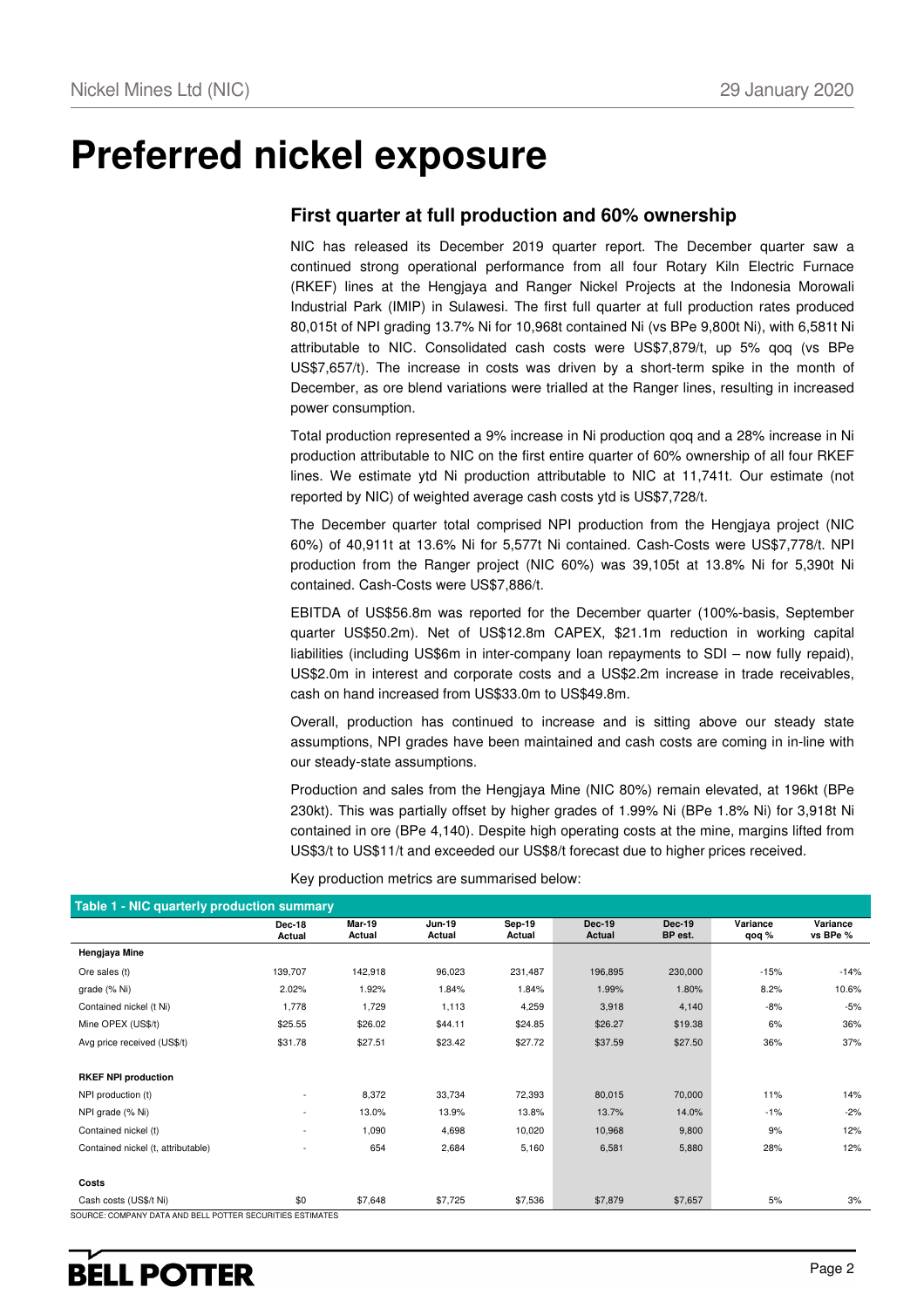#### **Payabilities and realised nickel price – we estimate 85%**

If there were any negatives in the December quarterly they revolved around the payability of Ni in NPI, which we calculate at 85%. This is below the contractual 90% minimum price realisation. NIC has, at this stage, decided not to enforce the minimum payability given the delivery of the Hengjaya and Ranger RKEF lines ahead of schedule and actual production rates running ~30% above nameplate. Given the long-term nature of the relationship with SDI, we can understand the strategic goodwill in this decision. However, we had also expected payability terms to improve with a dropping nickel price.

While this is negative relative to expectations, NIC's price realisation is well above its peers. We expect that this will continue to rise and fall dependent upon market conditions and it is something the market will factor in over time. For now, we reduce our assumed payability to 90% for the balance of FY20 (in-line with average payabilities to date) and this contributes to a reduction in our earnings and valuation. We point out at the same time though, significant upside remains to our \$1.20/sh target price.

#### **Changes to our forecasts**

Beyond updating our forecasts for the December 2019 quarterly report, we have made the following changes to our modelled assumptions:

- Lifted our assumed Ni in NPI grade from 13.0% to 13.5% for the remainder of FY20, based on the consistent outperformance of NPI grades compared with our base case forecasts;
- Marginally increased our forecast cash costs to reflect actual performance;
- Lowered our Ni in NPI price realisation assumption for FY20 to 90%, reflecting the average realisation received to date; and
- Pushed back our production ramp-up forecasts for the Hengjaya Mine into FY21.

The net impact of these changes are summarised in the table below:

|                                      | Previous      |               |               | <b>New</b>    |                          |               | Change        |        |               |
|--------------------------------------|---------------|---------------|---------------|---------------|--------------------------|---------------|---------------|--------|---------------|
| Year end 30 September                | <b>Jun-20</b> | <b>Jun-21</b> | <b>Jun-22</b> | <b>Jun-20</b> | <b>Jun-21</b>            | <b>Jun-22</b> | <b>Jun-20</b> | Jun-21 | <b>Jun-22</b> |
| Prices & currency                    |               |               |               |               |                          |               |               |        |               |
| Nickel price (US\$/t)                | 15,735        | 16,424        | 17,306        | 15,788        | 16,424                   | 17,306        | 0%            | 0%     | 0%            |
| <b>US\$/A\$</b>                      | 0.68          | 0.70          | 0.73          | 0.69          | 0.70                     | 0.73          | 1%            | 0%     | $0\%$         |
| <b>Production &amp; costs</b>        |               |               |               |               |                          |               |               |        |               |
| Ore mined (t)                        | 1,171,487     | 1,560,000     | 1,560,000     | 1,028,382     | 1,560,000                | 1,560,000     | $-12%$        | $0\%$  | 0%            |
| Nickel in ore (t)                    | 21,179        | 28,080        | 28,080        | 18,978        | 28,080                   | 28,080        | $-10%$        | 0%     | 0%            |
| RKEF NPI production (t)              | 294,701       | 304,615       | 304,615       | 304,716       | 304,615                  | 304,615       | 3%            | 0%     | 0%            |
| Contained nickel (t)                 | 39,620        | 39,600        | 39,600        | 41,549        | 39,600                   | 39,600        | 5%            | $0\%$  | 0%            |
| Contained nickel (t, attributable)   | 21,868        | 23,760        | 23,760        | 24,078        | 23,760                   | 23,760        | 10%           | 0%     | 0%            |
| Cash costs (US\$/t Ni)               | 7,662         | 7,873         | 8,070         | 7,746         | 7,873                    | 8,070         | 1%            | 0%     | 0%            |
| Earnings & valuation                 |               |               |               |               |                          |               |               |        |               |
| Revenue (attributable, US\$m)        | 338           | 411           | 429           | 347           | 408                      | 429           | 3%            | $-1%$  | $0\%$         |
| EBITDA (attributable, US\$m)         | 152           | 204           | 219           | 142           | 201                      | 219           | $-7%$         | $-1%$  | $0\%$         |
| NPAT (reported, attributable, US\$m) | 137           | 190           | 212           | 126           | 186                      | 211           | $-8%$         | $-2%$  | $0\%$         |
| EPS (reported) (Acps)                | 13            | 16            | 17            | 11            | 16                       | 17            | $-9%$         | $-2%$  | $0\%$         |
| PER(x)                               | 5.0           | 3.8           | 3.6           | 5.5           | 3.9                      | 3.6           | 0.5           | 0.1    | 0.0           |
| EPS growth (%)                       | 79%           | 29%           | 7%            | 62%           | 40%                      | 8%            | $-17%$        | 11%    | 2%            |
| DPS (Acps)                           |               | $\sim$        |               |               | $\overline{\phantom{a}}$ |               | na            | na     | na            |
| Yield                                | 0%            | 0%            | 0%            | 0%            | 0%                       | 0%            | 0%            | 0%     | 0%            |
| NPV (A\$/sh)                         | 1.23          | 1.42          | 1.55          | 1.20          | 1.40                     | 1.53          | $-3%$         | $-1%$  | $-1%$         |
| Price Target (A\$/sh)                | 1.23          |               |               | 1.20          |                          |               | $-2%$         |        |               |

**Table 2 - Changes to our FY forecasts** 

SOURCE: COMPANY DATA AND BELL POTTER SECURITIES ESTIMATES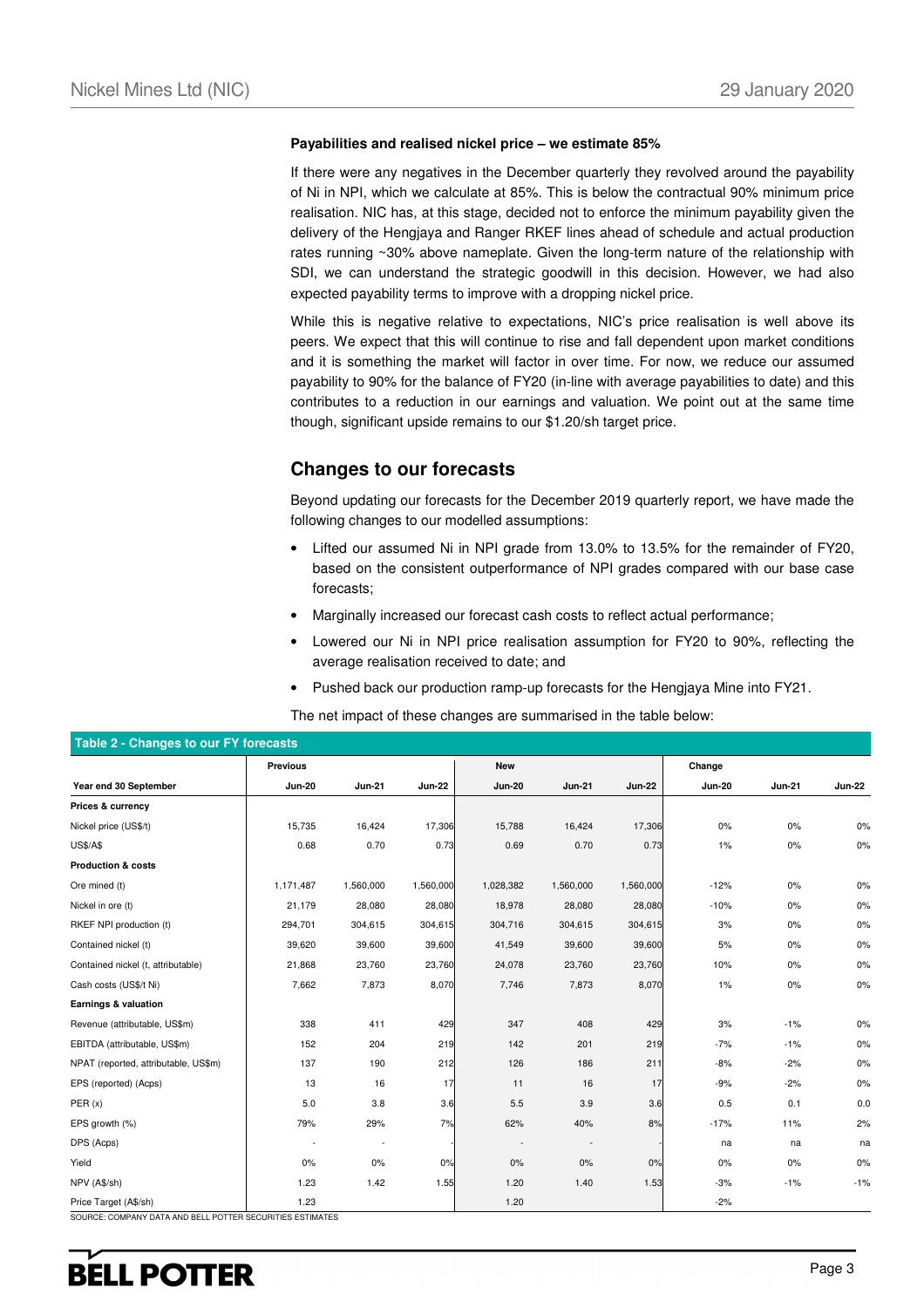The lower Ni in NPI price realisation assumption reduces our forecast FY20 earnings by 8%. FY21 and FY22 earnings estimates are largely unchanged. The lower production and higher costs at the Hengjaya Mine also contribute to the earnings reduction. Our NPVbased valuation is lowered 2% to \$1.20/sh (from \$1.23/sh). With upside of 92.0% from the last closing price, we retain our Buy recommendation.

NIC continues to trade on a relatively low FY20 P/E of just 5.5x – in our view good value for what is in many respects a high growth industrial story.

### **Upcoming catalysts**

Upcoming catalysts for NIC include:

- Ongoing production updates from the Hengjaya and Ranger Nickel RKEF lines. Both projects have now achieved full production above nameplate and ongoing updates will reinforce the sustainability of these production levels;
- Updates on Ni in NPI pricing and payabilities, following the reporting of lower than expected rates in the December 2019 quarter;
- The release of NIC's 1HFY20 financial statements, which will cover the ramp-up period and achievement of full production rates across all four RKEF lines;
- The release of NIC's March 2020 quarterly production and cost report, expected in late April 2020;
- Indications on the timing of the acquisition of a further 20% interest (to lift ownership to 80%) in the Hengjaya and Ranger projects;
- Progress on the potential mining and sale of limonite ore from the Hengjaya Mine to the proposed High Pressure Acid Leach (HPAL) project at the IMIP; and
- Updates on the ownership levels of the 80%-owned Hengjaya Mine, which is subject to Indonesia's compulsory divestment laws.

#### **NIC vs the ASX Metals and Mining Index**

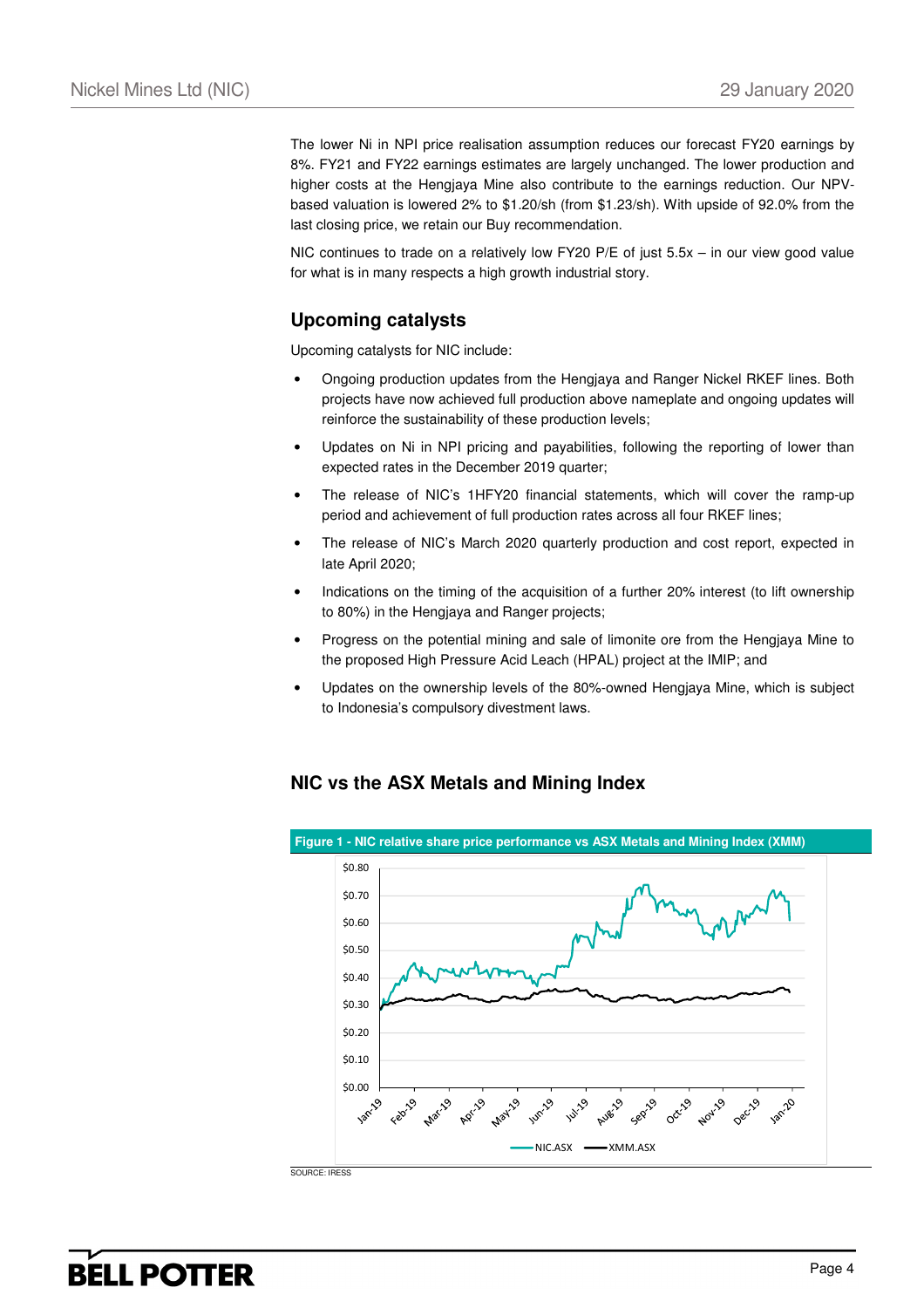# **Nickel Mines Limited (NIC)**

### **Company description: high grade, steady state producer**

Nickel Mines Limited ('Nickel Mines' or 'NIC') is a newly listed ASX company, formed in 2007. Its operations are focused in Central Sulawesi, Indonesia, where it holds a 60% interest two Rotary Kiln Electric Furnace (RKEF) lines (the Hengjaya lines) and a 17% interest in a further two RKEF lines (the Ranger lines) with Shanghai Decent Investments (SDI) a subsidiary of Tsingshan Group, the world's largest stainless steel producer. The RKEF lines are located in an existing, fully integrated stainless steel production facility, the Indonesian Morowali Industrial Park (IMIP), in Central Sulawesi, Indonesia. First production from the Hengjaya Lines was achieved on 31 January 2019 and these exceeded their nameplate production run-rate of 16ktpa nickel in NPI (100% basis) during the September quarter 2019. The Ranger Lines commenced production during the September quarter 2019.

NIC also holds an 80% interest in Hengjaya Mine ('HM'), a high-grade, long-life nickel laterite deposit, also in Central Sulawesi in close proximity to the IMIP. The balance of the asset is owned by NIC's local Indonesian partner. The HM produces Direct Shipping Ore (DSO), the bulk of which is sold into the IMIP facility for the production of Nickel Pig Iron (NPI), a key input into stainless steel production.

### **Investment thesis –Buy retained, TP \$1.20/sh (from \$1.23/sh)**

The lower Ni in NPI price realisation assumption is the key driver behind the 8% reduction of our forecast FY20 earnings. This is partially offset by higher Ni in NPI grades, which have remain consistently above ore base-case forecasts. FY21 and FY22 earnings are essentially unchanged. Our target price is lowered 2% to \$1.20/sh. Now at full production and steady state operations, NIC remains one of our top picks for CY20 and our preferred nickel exposure.

### **Valuation: \$1.20/sh**

Our 12-month forward NIC valuation incorporates DCF models of its attributable interests in the Hengjaya laterite nickel ore mine (HM), a 60% interest in the two Hengjaya Nickel RKEF lines and a 60% interest in the two Ranger Nickel RKEF lines.

We have constructed a discounted cash flow (DCF) model for NIC's attributable interest in these RKEF lines that are in production at Tsingshan's IMIP facility and a DCF calculation for NIC's current 80% interest (declining to 49% from FY2023) in the Hengjaya laterite nickel ore mine.

We also include a notional value for exploration and development projects, an estimate of corporate overhead costs and NIC's last reported net debt position. Our valuation is calculated on a fully diluted basis. Following the latest update, our valuation stands at \$1.20/sh.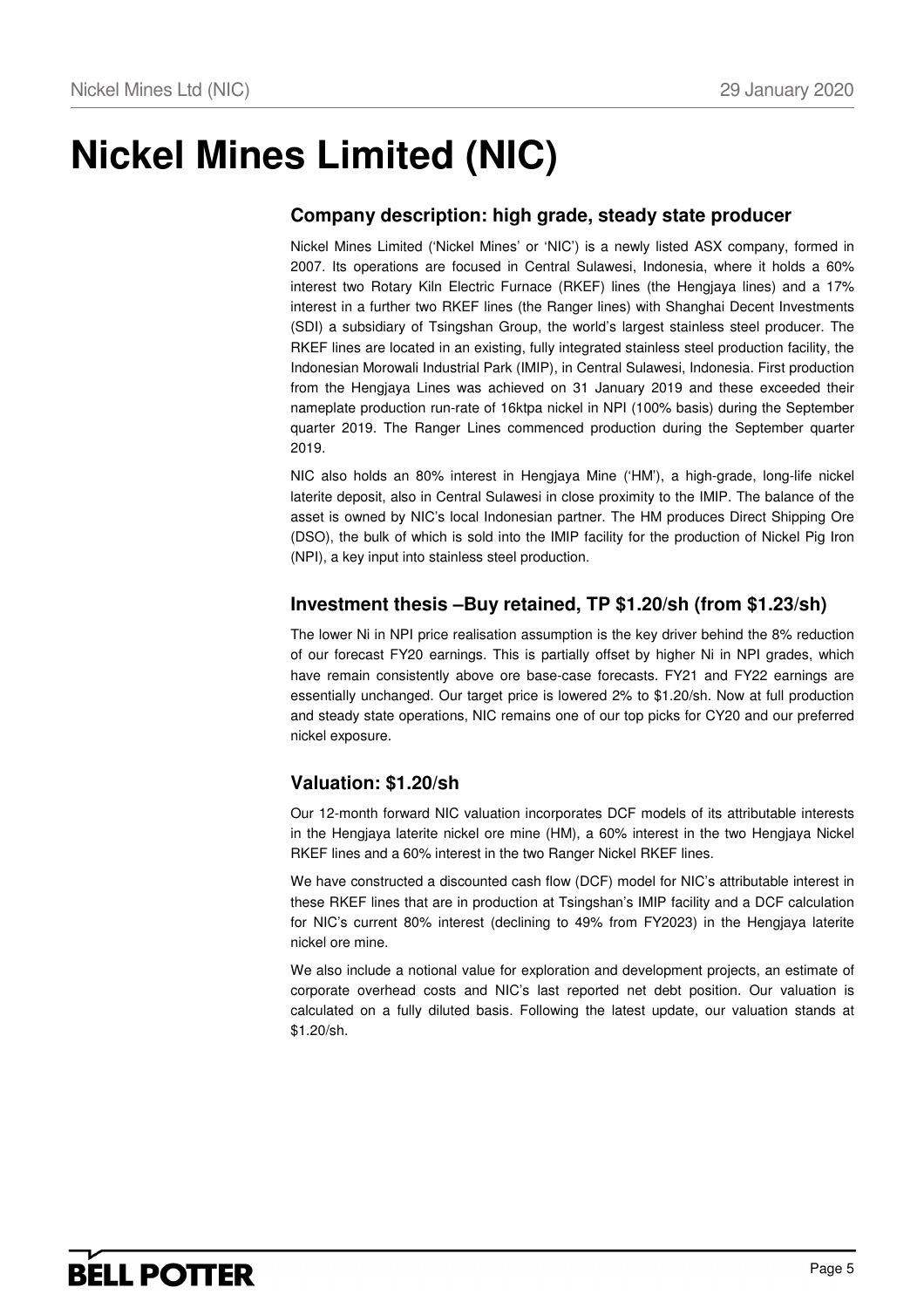#### **Risks**

Key risks to our investment case include (but are not limited to):

- **Funding and capital management risks:** Funding and capital management risks can include access to debt and equity finance, maintaining covenants on debt finance, managing dividend payments and managing debt repayments. Exploration and development companies with no sales revenues are reliant on access to equity markets and debt financing to fund the advancement and development of their projects.
- **Operating and development risks:** Mining companies' assets are subject to risks associated with their operation and development. Risks for each company can be heightened depending on method of operation (e.g. underground versus open pit mining) or whether it is a single mine company. Development of mining assets may be subject to receiving permits, approvals timelines or weather events, causing delays to commissioning and commercial production.
- **Operating and capital cost fluctuations:** The cost and availability of exploration, development and mining inputs can fluctuate widely and cause significant differences between planned and actual operating and capital costs. Key operating costs are linked to energy and labour costs as well as access to, and availability of, technical skills, operating equipment and consumables.
- **Commodity price and exchange rate fluctuations:** The future earnings and valuations of exploration, development and producing Resources companies are subject to fluctuations in underlying commodity prices and foreign currency exchange rates.
- **Resource growth and mine life extensions:** The viability of future operations and the earnings forecasts and valuations reliant upon them may depend upon resource and reserve growth to extend mine lives, which is in turn dependent upon exploration success, of which there are no guarantees.
- **Regulatory changes risks:** Changes to the regulation of infrastructure and taxation (among other things) can impact the earnings and valuation of mining companies. NIC's assets are located in Sulawesi, Indonesia, which has in the past implemented regulatory changes related to mining project ownership, fiscal terms and mineral export requirements.
- **Sovereign risks:** Mining companies' assets are subject to the sovereign risks of the jurisdiction within which they are operating. NIC's assets are in Indonesia, a G20 country with one of the largest economies in SE Asia. Its sovereign debt is rated investment grade by the major ratings agencies.
- **Corporate/M&A risks:** Risks associated with M&A activity including differences between the entity's and the market's perception of value associated with completed transactions. NIC is the junior partner co-investing in production assets with a large, privately owned Chinese company. The strength and cohesiveness of this relationship over the long term has the potential to both add and reduce value to the partnership. One of the key mitigating factors in this respect has been the investment of a combined US\$50m by SDI and Wanlu Investments (US\$26m and US\$24m respectively) into NIC equity.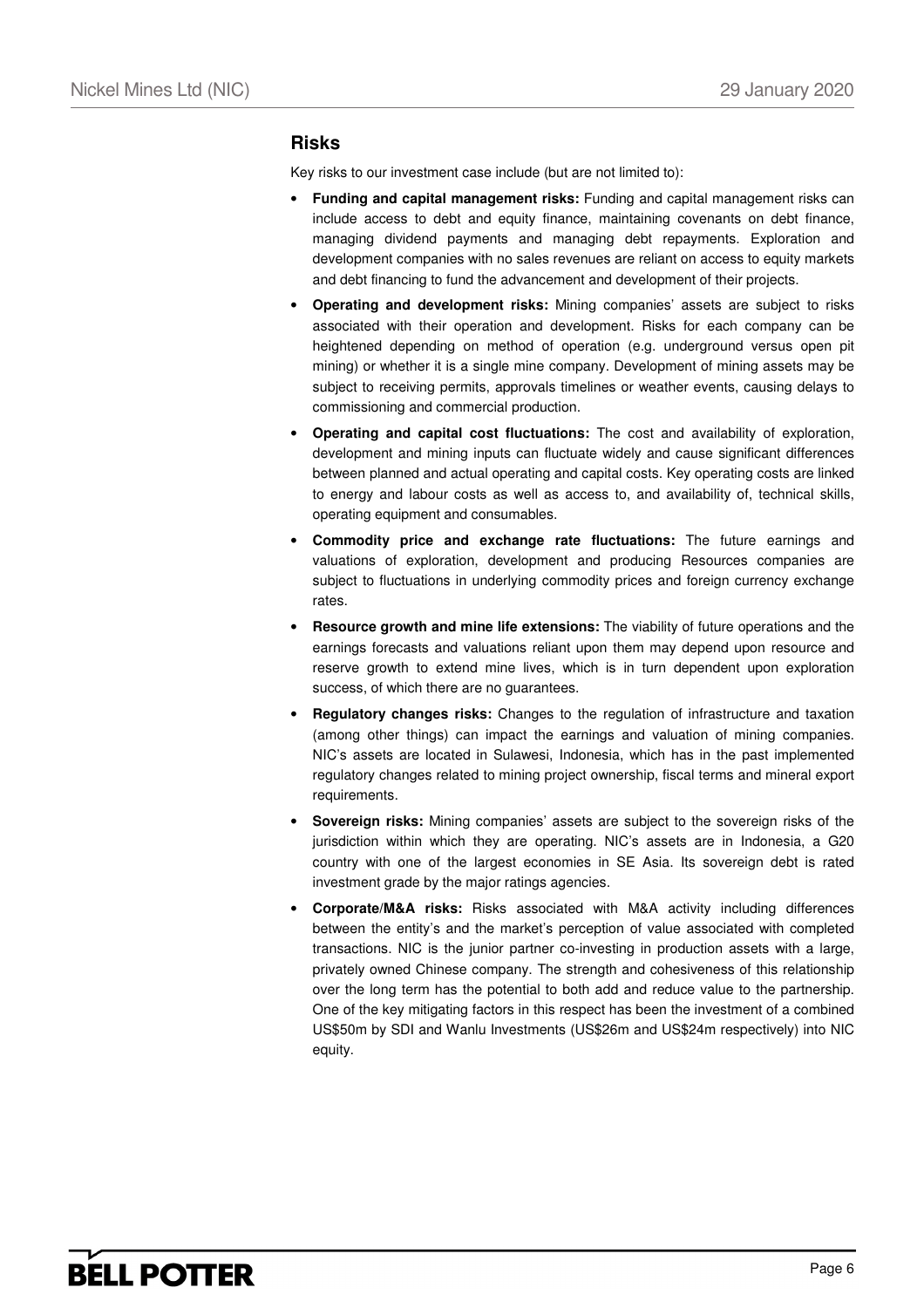## **Nickel Mines Ltd** as at 29 January 2020

## Nickel Mines Ltd (Nickel Mines Ltd (Nickel Mines Ltd (Nickel Mines Ltd (Nickel Mines Ltd Computer) \$1.20 Recommendation Buy Price \$0.625

#### **Table 3 - Financial summary**

| <b>PROFIT AND LOSS</b>                  |       |        |        |         |         |         | <b>FINANCIAL RATIOS</b> |       |           |         |       |       |       |
|-----------------------------------------|-------|--------|--------|---------|---------|---------|-------------------------|-------|-----------|---------|-------|-------|-------|
| Year ending 30 June                     | Unit  | 2018a  | 2019a  | 2020e   | 2021e   | 2022e   | Year ending 30 June     | Unit  | 2018a     | 2019a   | 2020e | 2021e | 2022e |
| Revenue                                 | US\$m | 13.6   | 64.9   | 586.6   | 677.2   | 717.6   | VALUATION               |       |           |         |       |       |       |
| Expense                                 | US\$m | (15.1) | (44.5) | (345.1) | (341.5) | (350.0) | Attributable NPAT       | US\$m | (3.3)     | 65.5    | 125.9 | 186.4 | 210.9 |
| <b>EBITDA</b>                           | US\$m | (1.6)  | 20.4   | 241.5   | 335.7   | 367.6   | Attributable NPAT       | A\$m  | (4.4)     | 93.6    | 182.4 | 266.3 | 288.9 |
| Depreciation                            | US\$m | (0.1)  | (6.8)  | (18.5)  | (18.6)  | (18.6)  | <b>Reported EPS</b>     | Ac/sh | (0.9)     | 7.1     | 11.4  | 16.0  | 17.3  |
| EBIT                                    | US\$m | (1.6)  | 13.6   | 223.0   | 317.1   | 349.0   | <b>Adjusted EPS</b>     | Ac/sh | (0.9)     | 0.8     | 11.4  | 16.0  | 17.3  |
| Net interest expense                    | US\$m | (0.7)  | (0.0)  | (3.9)   | (1.4)   | 4.9     | EPS growth              | $\%$  | nm        | nm      | 62%   | 40%   | 8%    |
| Unrealised gains (Impairments)          | US\$m |        | 58.3   |         |         |         | PER                     | x     | nm        | 8.8x    | 5.5x  | 3.9x  | 3.6x  |
| Other                                   | US\$m |        |        |         |         |         | <b>DPS</b>              | Ac/sh |           |         |       |       |       |
| PBT                                     | US\$m | (2.3)  | 71.9   | 219.1   | 315.8   | 353.9   | Franking                | $\%$  | 0%        | 0%      | 0%    | 0%    | 0%    |
| Tax expense                             | US\$m | (0.7)  | (0.1)  | (1.4)   | (3.5)   | (3.7)   | Yield                   | $\%$  | 0%        | 0%      | 0%    | 0%    | 0%    |
| Consolidated profit (loss) for the year | US\$m | (2.9)  | 71.8   | 217.7   | 312.2   | 350.2   | FCF/share               | Ac/sh | (16.9)    | (14.7)  | 11.5  | 27.4  | 29.9  |
| Non-Controlling Interest                | US\$m | 0.4    | 6.3    | 91.9    | 125.8   | 139.3   | FCF vield               | $\%$  | $-27%$    | $-24%$  | 18%   | 44%   | 48%   |
| Attributable NPAT (reported)            | US\$m | (3.3)  | 65.5   | 125.9   | 186.4   | 210.9   | P/FCFPS                 | X     | $-3.7x$   | $-4.2x$ | 5.4x  | 2.3x  | 2.1x  |
| NPAT (underlying)                       | US\$m | (3.3)  | 7.2    | 125.9   | 186.4   | 210.9   | EV/EBITDA               | X     | $-473.2x$ | 36.0x   | 3.0x  | 2.2x  | 2.0x  |

| <b>CASH FLOW</b>                           |                          |               |         |             |                          |         | EBIT margin                                 | %                 | nm      | 21%     | 38%           | 47%                      | 49%           |
|--------------------------------------------|--------------------------|---------------|---------|-------------|--------------------------|---------|---------------------------------------------|-------------------|---------|---------|---------------|--------------------------|---------------|
| Year ending 30 June                        | Unit                     | 2018a         | 2019a   | 2020e       | 2021e                    | 2022e   | Return on assets                            | $\frac{9}{6}$     | $-5%$   | 23%     | 32%           | 34%                      | 32%           |
| <b>OPERATING CASHFLOW</b>                  |                          |               |         |             |                          |         | Return on equity                            | $\frac{9}{6}$<br> | $-8%$   | 37%<br> | 55%           | 55%                      | 46%           |
| Receipts                                   | US\$m                    | 13.5          | 33.4    | 571.6       | 668.2                    | 713.6   | <b>LIQUIDITY &amp; LEVERAGE</b>             |                   |         |         |               |                          |               |
| Payments                                   | US\$m                    | (21.5)        | (28.4)  | (301.1)     | (342.4)                  | (347.9) | Net debt (cash)                             | \$m\$             |         |         | (120)         | (318)                    | (547)         |
| Tax                                        | US\$m                    |               | (1.2)   | 0.1         | (1.4)                    | (3.5)   | ND / E                                      | $\frac{9}{6}$     | 0%      | 0%      | $-25%$        | $-48%$                   | $-63%$        |
| Net interest                               | US\$m                    | 0.1           | 0.2     | (3.9)       | (1.4)                    | 4.9     | $ND / (ND + E)$                             | $\frac{9}{6}$     | 0%      | 0%      | $-34%$        | $-92%$                   | $-167%$       |
| Other                                      | US\$m                    | (0.3)         |         | (0.4)       |                          |         | EBITDA / Interest                           | X                 | $-2.4x$ | 569.2x  | 62.3x         | 248.1x                   | nm            |
| Operating cash flow                        | US\$m                    | (8.2)         | 4.1     | 266.4       | 323.0                    | 367.0   |                                             |                   |         |         |               |                          |               |
| <b>INVESTING CASHFLOW</b>                  |                          |               |         |             |                          |         | <b>ATTRIBUTABLE DATA - NICKEL MINES LTD</b> |                   |         |         |               |                          |               |
| Property, plant and equipment              | US\$m                    | (0.7)         | (19.5)  | (139.1)     | (2.9)                    | (2.9)   | Year ending 30 June                         | Unit              | 2018a   | 2019a   | 2020e         | 2021e                    | 2022e         |
| Mine development                           | US\$m                    |               |         |             |                          |         | Revenues                                    | US\$m             | 10.8    | 52.0    | 347.2         | 407.7                    | 428.7         |
| Exploration & evaluation                   | US\$m                    |               |         | (0.5)       | (0.4)                    | (0.4)   | <b>EBITDA</b>                               | US\$m             | (1.2)   | 13.5    | 141.9         | 201.3                    | 219.2         |
| Other                                      | US\$m                    | (50.0)        | (121.1) |             |                          |         | <b>NPAT</b>                                 | US\$m             | (3.3)   | 65.5    | 125.9         | 186.4                    | 210.9         |
| Investing cash flow                        | US\$m                    | (50.7)        | (140.6) | (139.6)     | (3.3)                    | (3.3)   | Net distributable cash flow                 | US\$m             | 0.0     | 44.4    | 139.7         | 163.7                    | 187.2         |
| Free Cash Flow                             | US\$m                    | (58.9)        | (136.5) | 126.8       | 319.7                    | 363.7   | EV/EBITDA                                   | X                 | nm      | 57.6    | 5.3           | 3.8                      | 3.6           |
|                                            |                          |               |         |             |                          |         | PER                                         | X                 | nm      | 8.8     | 5.5           | 3.9                      | 3.6           |
| <b>FINANCING CASHFLOW</b>                  |                          |               |         |             |                          |         | P/FCF                                       | X                 | nm      | nm      | nm            | 4.5                      | 4.0           |
| Share issues/(buy-backs)                   | US\$m                    | 73.9          | 183.6   | 39.3        |                          |         |                                             |                   |         |         |               |                          |               |
| Debt proceeds                              | US\$m                    |               |         | 80.0        |                          |         | ORE RESERVE AND MINERAL RESOURCE            |                   |         |         |               |                          |               |
| Debt repayments                            | US\$m                    | (13.2)        | (2.0)   |             | (16.0)                   | (21.3)  | Hengjaya Nickel Mine (HM)                   |                   |         |         | Mdmt          | % Ni                     | t Ni          |
| Distributions to non-controlling interests | US\$m                    |               | 15.0    | (90.9)      | (121.9)                  | (134.4) | <b>Mineral Resources</b>                    |                   |         |         |               |                          |               |
| Dividends                                  | US\$m                    |               |         |             |                          |         | Measured                                    |                   |         |         | 0.700         | 1.80%                    | 12,600        |
| Other                                      | US\$m                    | (1.8)         | (10.8)  |             |                          |         | Indicated                                   |                   |         |         | 15,000        | 1.90%                    | 285,000       |
| Financing cash flow                        | US\$m                    | 59.0          | 185.8   | 28.5        | (137.9)                  | (155.7) | Inferred                                    |                   |         |         | 22.000        | 1.80%                    | 396,000       |
| $\sim$ $\sim$ $\sim$ $\sim$                | $\overline{\phantom{a}}$ | $\sim$ $\sim$ | $\sim$  | $100 - 100$ | $\overline{\phantom{a}}$ | 0.000   | - - -                                       |                   |         |         | $\sim$ $\sim$ | $\overline{\phantom{a}}$ | $- - - - - -$ |

| <b>BALANCE SHEET</b>               |       |                          |        |        |         |         | <b>ASSUMPTIONS - Prices</b>                 |           |                          |          |          |           |          |
|------------------------------------|-------|--------------------------|--------|--------|---------|---------|---------------------------------------------|-----------|--------------------------|----------|----------|-----------|----------|
| Year ending 30 June                | Unit  | 2018a                    | 2019a  | 2020e  | 2021e   | 2022e   | Year ending 30 June avg                     | Unit      | 2018a                    | 2019a    | 2020e    | 2021e     | 2022e    |
| <b>ASSETS</b>                      |       |                          |        |        |         |         |                                             |           |                          |          |          |           |          |
| Cash & short term investments      | US\$m | 0.8                      | 49.0   | 204.3  | 386.1   | 594.1   | Nickel                                      | US\$/lb   | \$5.65                   | \$5.60   | \$7.16   | \$7.45    | \$7.85   |
| Accounts receivable                | US\$m | 0.4                      | 43.7   | 58.7   | 67.7    | 71.8    | Nickel                                      | US\$/t    | \$12,456                 | \$12,343 | \$15,788 | \$16,424  | \$17,306 |
| Property, plant & equipment        | US\$m | 76.6                     | 340.1  | 461.1  | 445.7   | 430.4   | Currency                                    |           |                          |          |          |           |          |
| Mine development expenditure       | US\$m | ٠                        |        |        |         |         | AUD:USD                                     |           | 0.78                     | 0.72     | 0.69     | 0.70      | 0.73     |
| Exploration & evaluation           | US\$m | $\overline{\phantom{a}}$ |        | 0.1    | 0.1     | 0.1     |                                             |           |                          |          |          |           |          |
| Other                              | US\$m | 1.6                      | 99.2   | 99.2   | 99.2    | 99.2    | <b>ASSUMPTIONS - Production &amp; costs</b> |           |                          |          |          |           |          |
| <b>Total assets</b>                | US\$m | 79.4                     | 531.9  | 823.3  | 998.8   | 1,195.6 | Year ending 30 June                         | Unit      | 2018a                    | 2019a    | 2020e    | 2021e     | 2022e    |
| <b>LIABILITIES</b>                 |       |                          |        |        |         |         | Hengjaya Mine                               |           |                          |          |          |           |          |
| Accounts payable                   | US\$m | 2.9                      | 42.2   | 86.3   | 85.4    | 87.5    | Ore mined                                   | wmt       | 391,362                  | 484.268  | 028.382  | 1.560.000 | .560,000 |
| Income tax payable                 | US\$m | 0.7                      | 0.3    | 1.4    | 3.5     | 3.7     | Ore grade                                   | % Ni      | 2.1%                     | 2.0%     | 1.9%     | 1.8%      | 1.8%     |
| Borrowings                         | US\$m | ٠                        | 4.2    | 84.2   | 68.2    | 46.8    | Nickel in ore                               | t Ni      | 8,062                    | 5,977    | 18,978   | 28,080    | 28,080   |
| Other                              | US\$m | 0.8                      | 30.4   | 30.4   | 30.4    | 30.4    | Nickel in ore (attributable)                | t Ni      | 6,450                    | 4,782    | 14,606   | 17,690    | 15,725   |
| <b>Total liabilities</b>           | US\$m | 4.3                      | 77.2   | 202.3  | 187.5   | 168.5   | RKEF (IMIP)                                 |           |                          |          |          |           |          |
| <b>SHAREHOLDER'S EQUITY</b>        |       |                          |        |        |         |         | NPI production                              |           | $\blacksquare$           | 42.106   | 304,716  | 304.615   | 304,615  |
| Share capital                      | US\$m | 103.1                    | 275.9  | 315.3  | 315.3   | 315.3   | Contained nickel                            | t Ni      | $\overline{\phantom{a}}$ | 5,788    | 41,549   | 39,600    | 39,600   |
| Reserves                           | US\$m | (0.6)                    | (0.6)  | (0.6)  | (0.6)   | (0.6)   | Contained nickel (attributable)             | t Ni      | $\overline{\phantom{a}}$ | 3,339    | 24,078   | 23,760    | 23,760   |
| Retained earnings                  | US\$m | (29.3)                   | 36.3   | 162.1  | 348.5   | 559.4   | Costs                                       |           |                          |          |          |           |          |
| <b>Total equity to NIC holders</b> | US\$m | 73.2                     | 311.6  | 476.8  | 663.2   | 874.1   | Cash costs                                  | US\$/t Ni | $\overline{\phantom{a}}$ | \$7,710  | \$7,746  | \$7,873   | \$8,070  |
| Non-controlling interest           | US\$m | 1.9                      | 143.2  | 144.2  | 148.1   | 153.0   | All-in-Costs (AIC)                          | US\$/t Ni | $\overline{\phantom{a}}$ | \$8,125  | \$7,863  | \$7,998   | \$8,198  |
| <b>Total equity</b>                | US\$m | 75.1                     | 454.8  | 621.0  | 811.3   | 1,027.1 |                                             |           |                          |          |          |           |          |
| Weighted average shares            | m     | 461.8                    | .324.4 | .595.5 | 1,665.5 | 1.665.5 | <b>VALUATION</b>                            |           |                          |          |          |           |          |

| <b>CAPITAL STRUCTUR</b> |  |
|-------------------------|--|
|                         |  |

|                                     |              |                                          |         | Total shares diluted (m)   |            |        |              |        |            | 1,665.5 |
|-------------------------------------|--------------|------------------------------------------|---------|----------------------------|------------|--------|--------------|--------|------------|---------|
| Shares on issue                     | m            |                                          | 1,385.1 | Valuation                  | <b>Now</b> |        | $+12$ months |        | $+24$ mths |         |
| <b>Total shares on issue</b>        | m            | (add 280.3m escrow and placement shares) | 1.665.5 | Sum-of-the-parts           | A\$m       | A\$/sh | A\$m         | A\$/sh | A\$m       | A\$/sh  |
| Share price                         | A\$/sh       |                                          | 0.625   | RKEF (NPV12)               | 1.513.5    | 0.91   | 1.804.2      | 1.08   | .939.5     | 1.16    |
| Market capitalisation               | A\$m         |                                          | 1.040.9 | Hengiaya Mine (NPV12)      | 55.4       | 0.03   | 66.8         | 0.04   | 72.9       | 0.04    |
| Net cash                            | A\$m         |                                          | $-46.2$ | Other exploration          | 25.0       | 0.02   | 25.0         | 0.02   | 25.0       | 0.02    |
| Enterprise value (undiluted)        | <b>A</b> \$m |                                          | 1,087.1 | Corporate overheads        | (18.6)     | (0.01) | (18.8)       | (0.01) | (18.9)     | (0.01)  |
| Options outstanding (m)             | m            |                                          | 0.0     | Subtotal (EV)              | .575.3     | 0.95   | 1.877.2      | 1.13   | 2.018.5    | 1.21    |
| Options (in the money)              | m            |                                          | 0.0     | Net cash (debt)            | (46.2)     | (0.03) | 120.1        | 0.07   | 317.9      | 0.19    |
| Issued shares (diluted for options) |              |                                          | .665.5  | Total (undiluted)          | 1.529.1    | 0.92   | 1.997.3      | 1.20   | 2.336.4    | 1.40    |
| Market capitalisation (diluted)     | A\$m         |                                          | 1.040.9 | Dilutive effect of options |            |        |              |        |            |         |
| Net cash $+$ options                | A\$m         |                                          | $-46.2$ | Add cash from options      |            |        |              |        |            |         |
| Enterprise value (diluted)          | A\$m         |                                          | 1,087.1 | Total (diluted)            | 1.529.1    | 0.92   | 1.997.3      | 1.20   | 2.336.4    | 1.40    |

| <b>MAJOR SHAREHOLDERS</b>              |       |       |
|----------------------------------------|-------|-------|
| Shareholder                            | %     | m     |
| Shanghai Decent (SDI)                  | 18.1% | 301.7 |
| <b>BlackRock Investment Management</b> | 9.7%  | 161.7 |
| Shanghai Wanlu                         | 9.0%  | 149.3 |
| Directors and Management               | 8.3%  | 137.9 |
| Regal FM                               | 7.1%  | 118.0 |

| <b>Table 3 - Financial summary</b>                                  |                |                                          |                  |                  |                   |                    |                                                               |                   |                  |                          |                |                               |                |
|---------------------------------------------------------------------|----------------|------------------------------------------|------------------|------------------|-------------------|--------------------|---------------------------------------------------------------|-------------------|------------------|--------------------------|----------------|-------------------------------|----------------|
| <b>PROFIT AND LOSS</b>                                              |                |                                          |                  |                  |                   |                    | <b>FINANCIAL RATIOS</b>                                       |                   |                  |                          |                |                               |                |
| Year ending 30 June                                                 | Unit           | 2018a                                    | 2019a            | 2020e            | 2021e             | 2022e              | Year ending 30 June                                           | Unit              | 2018a            | 2019a                    | 2020e          | 2021e                         | 2022e          |
| Revenue                                                             | US\$m          | 13.6                                     | 64.9             | 586.6            | 677.2             | 717.6              | <b>VALUATION</b>                                              |                   |                  |                          |                |                               |                |
| Expense                                                             | US\$m          | (15.1)                                   | (44.5)           | (345.1)          | (341.5)           | (350.0)            | Attributable NPAT                                             | US\$m             | (3.3)            | 65.5                     | 125.9          | 186.4                         | 210.9          |
| EBITDA<br>Depreciation                                              | US\$m<br>US\$m | (1.6)<br>(0.1)                           | 20.4             | 241.5<br>(18.5)  | 335.7             | 367.6<br>(18.6)    | Attributable NPAT<br><b>Reported EPS</b>                      | A\$m<br>Ac/sh     | (4.4)<br>(0.9)   | 93.6<br>7.1              | 182.4<br>11.4  | 266.3<br>16.0                 | 288.9<br>17.3  |
| EBIT                                                                | US\$m          | (1.6)                                    | (6.8)<br>13.6    | 223.0            | (18.6)<br>317.1   | 349.0              | <b>Adjusted EPS</b>                                           | Ac/sh             | (0.9)            | 0.8                      | 11.4           | 16.0                          | 17.3           |
| Net interest expense                                                | US\$m          | (0.7)                                    | (0.0)            | (3.9)            | (1.4)             | 4.9                | EPS growth                                                    | %                 | nm               | nm                       | 62%            | 40%                           | 8%             |
| Unrealised gains (Impairments)                                      | US\$m          |                                          | 58.3             |                  |                   |                    | PER                                                           | $\pmb{\chi}$      | nm               | 8.8x                     | 5.5x           | 3.9x                          | 3.6x           |
| Other                                                               | US\$m          |                                          | ÷                |                  |                   | $\overline{a}$     | <b>DPS</b>                                                    | Ac/sh             |                  | $\overline{\phantom{a}}$ | ٠.             | ÷                             |                |
| РВТ                                                                 | US\$m          | (2.3)                                    | 71.9             | 219.1            | 315.8             | 353.9              | Franking                                                      | %                 | 0%               | 0%                       | 0%             | 0%                            | 0%             |
| Tax expense                                                         | US\$m          | (0.7)                                    | (0.1)            | (1.4)            | (3.5)             | (3.7)              | Yield                                                         | %                 | 0%               | 0%                       | 0%             | 0%                            | 0%             |
| Consolidated profit (loss) for the year<br>Non-Controlling Interest | US\$m<br>US\$m | (2.9)<br>0.4                             | 71.8<br>6.3      | 217.7<br>91.9    | 312.2<br>125.8    | 350.2<br>139.3     | FCF/share<br>FCF yield                                        | Ac/sh<br>%        | (16.9)<br>$-27%$ | (14.7)<br>$-24%$         | 11.5<br>18%    | 27.4<br>44%                   | 29.9<br>48%    |
| Attributable NPAT (reported)                                        | US\$m          | (3.3)                                    | 65.5             | 125.9            | 186.4             | 210.9              | P/FCFPS                                                       | x                 | $-3.7x$          | $-4.2x$                  | 5.4x           | 2.3x                          | 2.1x           |
| NPAT (underlying)                                                   | US\$m          | (3.3)                                    | 7.2              | 125.9            | 186.4             | 210.9              | EV/EBITDA                                                     | x                 | $-473.2x$        | 36.0x                    | 3.0x           | 2.2x                          | 2.0x           |
|                                                                     |                |                                          |                  |                  |                   |                    | EBITDA margin                                                 | $\%$              | nm               | 31%                      | 41%            | 50%                           | 51%            |
| <b>CASH FLOW</b>                                                    |                |                                          |                  |                  |                   |                    | EBIT margin                                                   | $\%$              | nm               | 21%                      | 38%            | 47%                           | 49%            |
| Year ending 30 June                                                 | Unit           | 2018a                                    | 2019a            | 2020e            | 2021e             | 2022e              | Return on assets                                              | $\%$              | $-5%$            | 23%                      | 32%            | 34%                           | 32%            |
| <b>OPERATING CASHFLOW</b>                                           |                |                                          |                  |                  |                   |                    | Return on equity<br><b>LIQUIDITY &amp; LEVERAGE</b>           | $\%$              | $-8%$            | 37%                      | 55%            | 55%                           | 46%            |
| Receipts<br>Payments                                                | US\$m<br>US\$m | 13.5<br>(21.5)                           | 33.4<br>(28.4)   | 571.6<br>(301.1) | 668.2<br>(342.4)  | 713.6<br>(347.9)   | Net debt (cash)                                               | \$m               |                  | ٠.                       | (120)          | (318)                         | (547)          |
| Тах                                                                 | US\$m          |                                          | (1.2)            | 0.1              | (1.4)             | (3.5)              | ND / E                                                        | $\%$              | 0%               | $0\%$                    | $-25%$         | $-48%$                        | $-63%$         |
| Net interest                                                        | US\$m          | 0.1                                      | 0.2              | (3.9)            | (1.4)             | 4.9                | $ND / (ND + E)$                                               | $\%$              | 0%               | 0%                       | $-34%$         | $-92%$                        | $-167%$        |
| Other                                                               | US\$m          | (0.3)                                    |                  | (0.4)            |                   |                    | EBITDA / Interest                                             | X                 | $-2.4x$          | 569.2x                   | 62.3x          | 248.1x                        | nm             |
| Operating cash flow<br><b>INVESTING CASHFLOW</b>                    | US\$m          | (8.2)                                    | 4.1              | 266.4            | 323.0             | 367.0              | <b>ATTRIBUTABLE DATA - NICKEL MINES LTD</b>                   |                   |                  |                          |                |                               |                |
| Property, plant and equipment                                       | US\$m          | (0.7)                                    | (19.5)           | (139.1)          | (2.9)             | (2.9)              | Year ending 30 June                                           | Unit              | 2018a            | 2019a                    | 2020e          | 2021e                         | 2022e          |
| Mine development                                                    | US\$m          |                                          |                  |                  |                   |                    | Revenues                                                      | US\$m             | 10.8             | 52.0                     | 347.2          | 407.7                         | 428.7          |
| Exploration & evaluation<br>Other                                   | US\$m<br>US\$m | (50.0)                                   | (121.1)          | (0.5)            | (0.4)             | (0.4)              | EBITDA<br><b>NPAT</b>                                         | US\$m<br>US\$m    | (1.2)<br>(3.3)   | 13.5<br>65.5             | 141.9<br>125.9 | 201.3<br>186.4                | 219.2<br>210.9 |
| Investing cash flow                                                 | US\$m          | (50.7)                                   | (140.6)          | (139.6)          | (3.3)             | (3.3)              | Net distributable cash flow                                   | US\$m             | 0.0              | 44.4                     | 139.7          | 163.7                         | 187.2          |
| Free Cash Flow                                                      | US\$m          | (58.9)                                   | (136.5)          | 126.8            | 319.7             | 363.7              | EV/EBITDA                                                     | $\mathsf{x}$      | nm               | 57.6                     | 5.3            | 3.8                           | 3.6            |
| <b>FINANCING CASHFLOW</b>                                           |                |                                          |                  |                  |                   |                    | PER<br>P/FCF                                                  | х<br>$\mathsf{x}$ | nm<br>nm         | 8.8<br>nm                | 5.5<br>nm      | 3.9<br>4.5                    | 3.6<br>4.0     |
| Share issues/(buy-backs)                                            | US\$m          | 73.9                                     | 183.6            | 39.3             |                   |                    |                                                               |                   |                  |                          |                |                               |                |
| Debt proceeds                                                       | US\$m          |                                          |                  | 80.0             |                   |                    | ORE RESERVE AND MINERAL RESOURCE<br>Hengjaya Nickel Mine (HM) |                   |                  |                          |                |                               |                |
| Debt repayments<br>Distributions to non-controlling interests       | US\$m<br>US\$m | (13.2)                                   | (2.0)<br>15.0    | (90.9)           | (16.0)<br>(121.9) | (21.3)<br>(134.4)  | <b>Mineral Resources</b>                                      |                   |                  |                          | Mdmt           | % Ni                          | t Ni           |
|                                                                     |                |                                          |                  |                  |                   |                    |                                                               |                   |                  |                          |                |                               |                |
| Dividends                                                           | US\$m          |                                          |                  |                  |                   |                    | Measured                                                      |                   |                  |                          | 0.700          | 1.80%                         | 12,600         |
| Other                                                               | US\$m          | (1.8)                                    | (10.8)           |                  |                   |                    | Indicated                                                     |                   |                  |                          | 15.000         | 1.90%                         | 285,000        |
| <b>Financing cash flow</b>                                          | US\$m          | 59.0                                     | 185.8            | 28.5             | (137.9)           | (155.7)            | Inferred                                                      |                   |                  |                          | 22.000         | 1.80%                         | 396,000        |
| Change in cash                                                      | US\$m          | 0.0                                      | 49.3             | 155.3            | 181.8             | 208.0              | <b>Total</b>                                                  |                   |                  |                          | 38.000         | 1.80%                         | 678,000        |
| <b>BALANCE SHEET</b>                                                |                |                                          |                  |                  |                   |                    | <b>ASSUMPTIONS - Prices</b>                                   |                   |                  |                          |                |                               |                |
| Year ending 30 June                                                 | Unit           | 2018a                                    | 2019a            | 2020e            | 2021e             | 2022e              | Year ending 30 June avg                                       | Unit              | 2018a            | 2019a                    | 2020e          | 2021e                         | 2022e          |
| <b>ASSETS</b>                                                       |                |                                          |                  |                  |                   |                    |                                                               |                   |                  |                          |                |                               |                |
| Cash & short term investments                                       | US\$m          | 0.8                                      | 49.0             | 204.3            | 386.1             | 594.1              | Nickel                                                        | US\$/lb           | \$5.65           | \$5.60                   | \$7.16         | \$7.45                        | \$7.85         |
| Accounts receivable                                                 | US\$m          | 0.4                                      | 43.7             | 58.7             | 67.7              | 71.8               | Nickel                                                        | <b>US\$/t</b>     | \$12,456         | \$12,343                 | \$15,788       | \$16,424                      | \$17,306       |
| Property, plant & equipment                                         | US\$m          | 76.6                                     | 340.1            | 461.1            | 445.7             | 430.4              | Currency                                                      |                   |                  |                          |                |                               |                |
| Mine development expenditure<br><b>Exploration &amp; evaluation</b> | US\$m<br>US\$m |                                          | ł,               | 0.1              | 0.1               | 0.1                | AUD:USD                                                       |                   | 0.78             | 0.72                     | 0.69           | 0.70                          | 0.73           |
| Other                                                               | US\$m          | 1.6                                      | 99.2             | 99.2             | 99.2              | 99.2               | <b>ASSUMPTIONS - Production &amp; costs</b>                   |                   |                  |                          |                |                               |                |
| Total assets                                                        | US\$m          | 79.4                                     | 531.9            | 823.3            | 998.8             | 1,195.6            | Year ending 30 June<br>.                                      | Unit              | 2018a            | 2019a                    | 2020e          | 2021e                         | 2022e          |
| <b>LIABILITIES</b>                                                  |                |                                          |                  |                  |                   |                    | Hengjaya Mine                                                 |                   |                  |                          |                |                               |                |
| Accounts payable                                                    | US\$m          | 2.9                                      | 42.2             | 86.3             | 85.4              | 87.5               | Ore mined                                                     | wmt               | 391,362          | 484,268                  |                | 1,028,382 1,560,000 1,560,000 |                |
| Income tax payable                                                  | US\$m          | 0.7                                      | 0.3              | 1.4              | 3.5               | 3.7                | Ore grade                                                     | % Ni              | 2.1%             | 2.0%                     | 1.9%           | 1.8%                          | 1.8%           |
| Borrowings                                                          | US\$m          |                                          | 4.2              | 84.2             | 68.2              | 46.8               | Nickel in ore                                                 | t Ni              | 8,062            | 5,977                    | 18,978         | 28,080                        | 28,080         |
| Other<br>Total liabilities                                          | US\$m<br>US\$m | 0.8<br>4.3                               | 30.4<br>77.2     | 30.4<br>202.3    | 30.4<br>187.5     | 30.4<br>168.5      | Nickel in ore (attributable)<br><b>RKEF (IMIP)</b>            | t Ni              | 6,450            | 4,782                    | 14,606         | 17,690                        | 15,725         |
| <b>SHAREHOLDER'S EQUITY</b>                                         |                |                                          |                  |                  |                   |                    | NPI production                                                |                   |                  | 42,106                   | 304,716        | 304,615                       | 304,615        |
| Share capital                                                       | US\$m          | 103.1                                    | 275.9            | 315.3            | 315.3             | 315.3              | Contained nickel                                              | t Ni              |                  | 5,788                    | 41,549         | 39,600                        | 39,600         |
| Reserves                                                            | US\$m          | (0.6)                                    | (0.6)            | (0.6)            | (0.6)             | (0.6)              | Contained nickel (attributable)                               | t Ni              |                  | 3,339                    | 24,078         | 23,760                        | 23,760         |
| Retained earnings                                                   | US\$m          | (29.3)                                   | 36.3             | 162.1            | 348.5             | 559.4              | Costs                                                         |                   |                  |                          |                |                               |                |
| <b>Total equity to NIC holders</b>                                  | US\$m          | 73.2                                     | 311.6            | 476.8            | 663.2             | 874.1              | Cash costs                                                    | US\$/t Ni         |                  | \$7,710                  | \$7,746        | \$7,873                       | \$8,070        |
| Non-controlling interest                                            | US\$m          | 1.9                                      | 143.2            | 144.2            | 148.1             | 153.0              | All-in-Costs (AIC)                                            | US\$/t Ni         |                  | \$8,125                  | \$7,863        | \$7,998                       | \$8,198        |
| <b>Total equity</b><br>Weighted average shares                      | US\$m<br>m     | 75.1<br>461.8                            | 454.8<br>1,324.4 | 621.0<br>1,595.5 | 811.3<br>1,665.5  | 1,027.1<br>1,665.5 | <b>VALUATION</b>                                              |                   |                  |                          |                |                               |                |
|                                                                     |                |                                          |                  |                  |                   |                    | Ordinary shares (m)                                           |                   |                  |                          |                |                               | 1,665.5        |
| <b>CAPITAL STRUCTURE</b>                                            |                |                                          |                  |                  |                   |                    | Options in the money (m)                                      |                   |                  |                          |                |                               |                |
|                                                                     |                |                                          |                  |                  |                   | .                  | Total shares diluted (m)                                      |                   |                  |                          |                |                               | 1,665.5        |
| Shares on issue                                                     | m              |                                          |                  |                  |                   | 1,385.1            | Valuation                                                     | Now               |                  | +12 months               |                | $+24$ mths                    |                |
| Total shares on issue                                               | m              | (add 280.3m escrow and placement shares) |                  |                  |                   | 1,665.5            | Sum-of-the-parts                                              | A\$m              | A\$/sh           | A\$m                     | A\$/sh         | <b>A\$m</b>                   | A\$/sh         |
| Share price                                                         | A\$/sh         |                                          |                  |                  |                   | 0.625              | RKEF (NPV12)                                                  | 1,513.5           | 0.91             | 1,804.2                  | 1.08           | 1,939.5                       | 1.16           |
| Market capitalisation<br>Net cash                                   | A\$m<br>A\$m   |                                          |                  |                  |                   | 1,040.9<br>$-46.2$ | Hengjaya Mine (NPV12)<br>Other exploration                    | 55.4<br>25.0      | 0.03<br>0.02     | 66.8<br>25.0             | 0.04<br>0.02   | 72.9<br>25.0                  | 0.04<br>0.02   |
| Enterprise value (undiluted)                                        | A\$m           |                                          |                  |                  |                   | 1,087.1            | Corporate overheads                                           | (18.6)            | (0.01)           | (18.8)                   | (0.01)         | (18.9)                        | (0.01)         |

SOURCE: BELL POTTER SECURITIES ESTIMATES